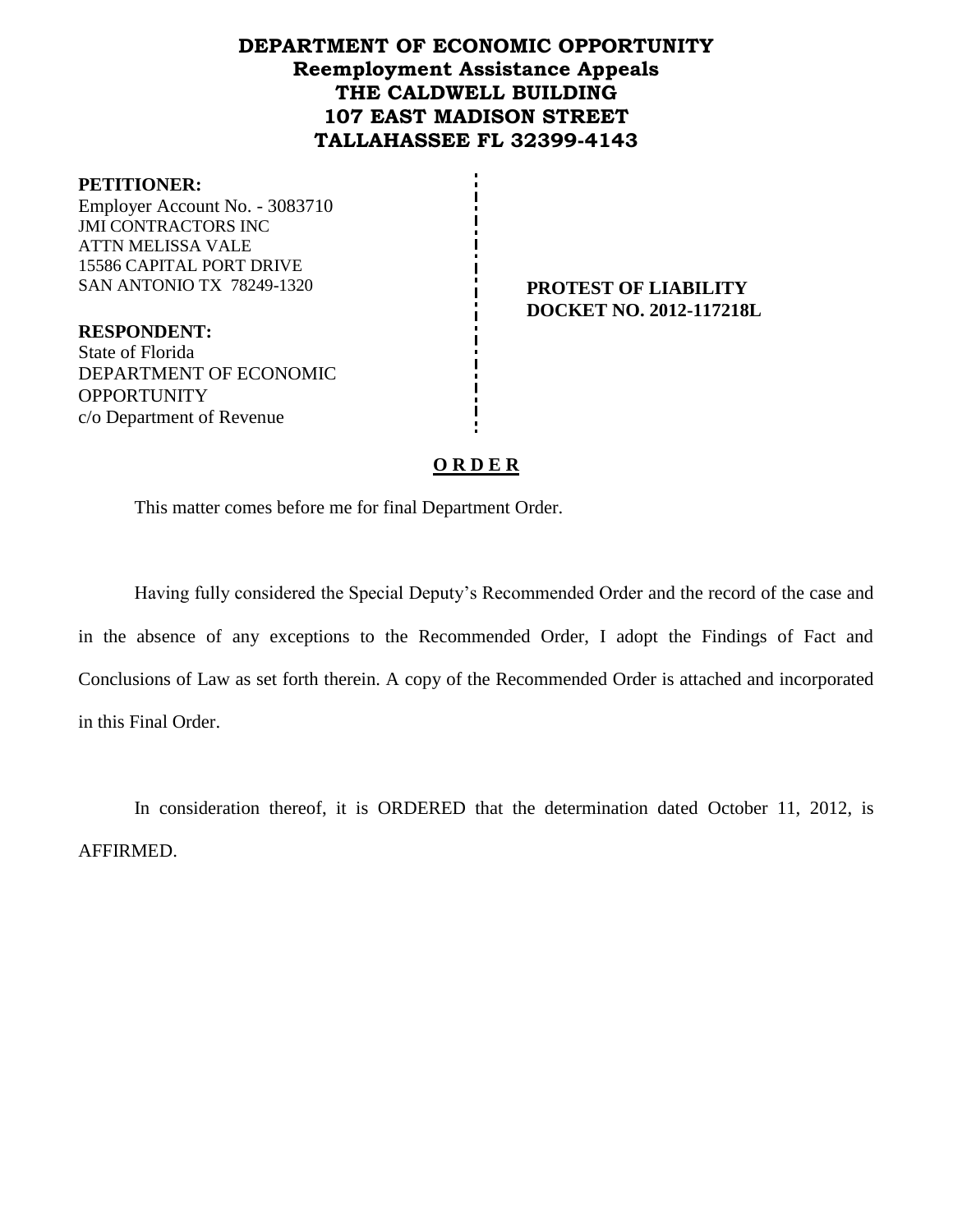#### **JUDICIAL REVIEW**

Any request for judicial review must be initiated within 30 days of the date the Order was filed. Judicial review is commenced by filing one copy of a *Notice of Appeal* with the DEPARTMENT OF ECONOMIC OPPORTUNITY at the address shown at the top of this Order and a second copy, with filing fees prescribed by law, with the appropriate District Court of Appeal. It is the responsibility of the party appealing to the Court to prepare a transcript of the record. If no court reporter was at the hearing, the transcript must be prepared from a copy of the Special Deputy's hearing recording, which may be requested from the Office of Appeals.

Cualquier solicitud para revisión judicial debe ser iniciada dentro de los 30 días a partir de la fecha en que la Orden fue registrada. La revisión judicial se comienza al registrar una copia de un *Aviso de Apelación* con la Agencia para la Innovación de la Fuerza Laboral [*DEPARTMENT OF ECONOMIC OPPORTUNITY]* en la dirección que aparece en la parte superior de este *Orden* y una segunda copia, con los honorarios de registro prescritos por la ley, con el Tribunal Distrital de Apelaciones pertinente. Es la responsabilidad de la parte apelando al tribunal la de preparar una transcripción del registro. Si en la audiencia no se encontraba ningún estenógrafo registrado en los tribunales, la transcripción debe ser preparada de una copia de la grabación de la audiencia del Delegado Especial [*Special Deputy*], la cual puede ser solicitada de la Oficina de Apelaciones.

Nenpòt demann pou yon revizyon jiridik fèt pou l kòmanse lan yon peryòd 30 jou apati de dat ke Lòd la te depoze a. Revizyon jiridik la kòmanse avèk depo yon kopi yon *Avi Dapèl* ki voye bay DEPARTMENT OF ECONOMIC OPPORTUNITY lan nan adrès ki parèt pi wo a, lan tèt *Lòd* sa a e yon dezyèm kopi, avèk frè depo ki preskri pa lalwa, bay Kou Dapèl Distrik apwopriye a. Se responsabilite pati k ap prezante apèl la bay Tribinal la pou l prepare yon kopi dosye a. Si pa te gen yon stenograf lan seyans lan, kopi a fèt pou l prepare apati de kopi anrejistreman seyans lan ke Adjwen Spesyal la te fè a, e ke w ka mande Biwo Dapèl la voye pou ou.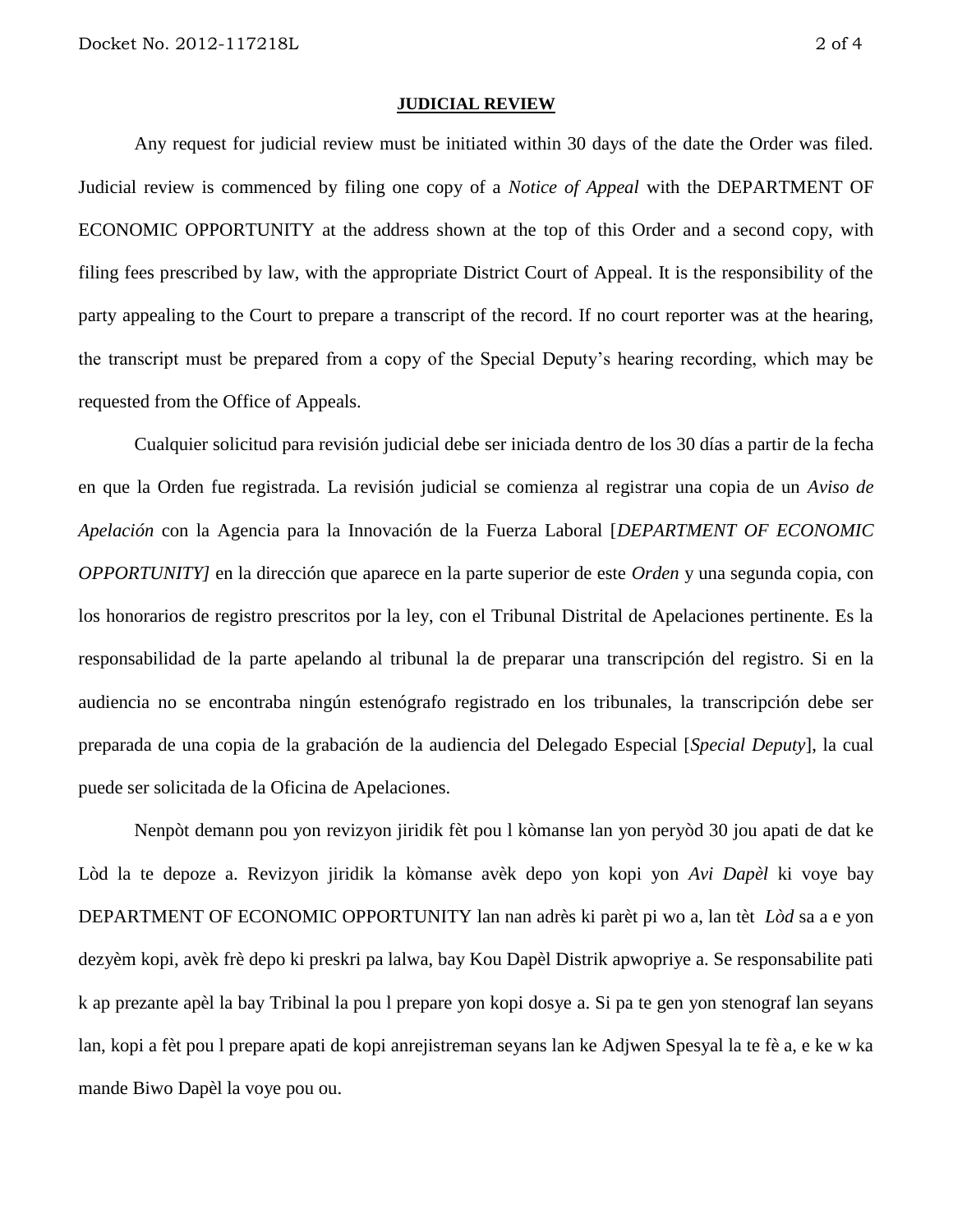DONE and ORDERED at Tallahassee, Florida, this day of March, 2013.



Altemese Smith, Bureau Chief, Reemployment Assistance Services DEPARTMENT OF ECONOMIC OPPORTUNITY

FILED ON THIS DATE PURSUANT TO § 120.52, FLORIDA STATUTES, WITH THE DESIGNATED DEPARTMENT CLERK, RECEIPT OF WHICH IS HEREBY ACKNOWLEDGED.

 $\overline{\phantom{a}}$  ,  $\overline{\phantom{a}}$  ,  $\overline{\phantom{a}}$  ,  $\overline{\phantom{a}}$  ,  $\overline{\phantom{a}}$  ,  $\overline{\phantom{a}}$  ,  $\overline{\phantom{a}}$  ,  $\overline{\phantom{a}}$  ,  $\overline{\phantom{a}}$  ,  $\overline{\phantom{a}}$  ,  $\overline{\phantom{a}}$  ,  $\overline{\phantom{a}}$  ,  $\overline{\phantom{a}}$  ,  $\overline{\phantom{a}}$  ,  $\overline{\phantom{a}}$  ,  $\overline{\phantom{a}}$ DEPUTY CLERK DATE

## **CERTIFICATE OF SERVICE**

**I HEREBY CERTIFY that true and correct copies of the foregoing Final Order have been furnished to the persons listed below in the manner described, on the \_\_\_\_\_\_\_ day of March, 2013**.

Shenux D.F

SHANEDRA Y. BARNES, Special Deputy Clerk DEPARTMENT OF ECONOMIC **OPPORTUNITY** Reemployment Assistance Appeals 107 EAST MADISON STREET TALLAHASSEE FL 32399-4143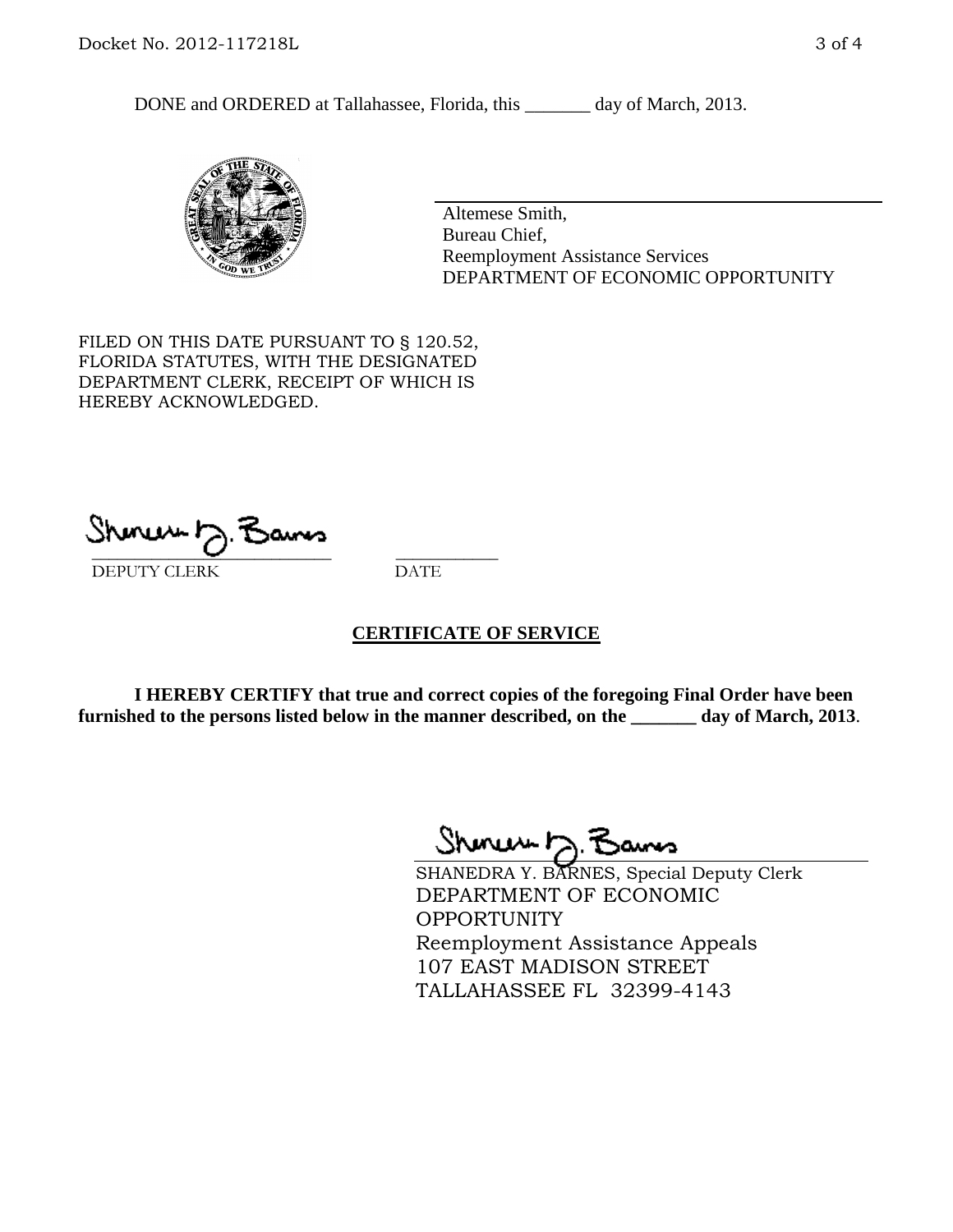By U.S. Mail:

JMI CONTRACTORS INC ATTN MELISSA VALE 15586 CAPITAL PORT DRIVE SAN ANTONIO TX 78249-1320

ESMIL RODRIGUEZ 12305 ISABELLA DRIVE BONITA SPRINGS FL 34135

DEPARTMENT OF REVENUE ATTN: PATRICIA ELKINS - CCOC #1-4866 5050 WEST TENNESSEE STREET TALLAHASSEE FL 32399

MAITLAND TAX ATTN GORDON HERGET SUITE 160 2301 MAITLAND CENTER PARKWAY MAITLAND FL 32751-4192

State of Florida DEPARTMENT OF ECONOMIC OPPORTUNITY c/o Department of Revenue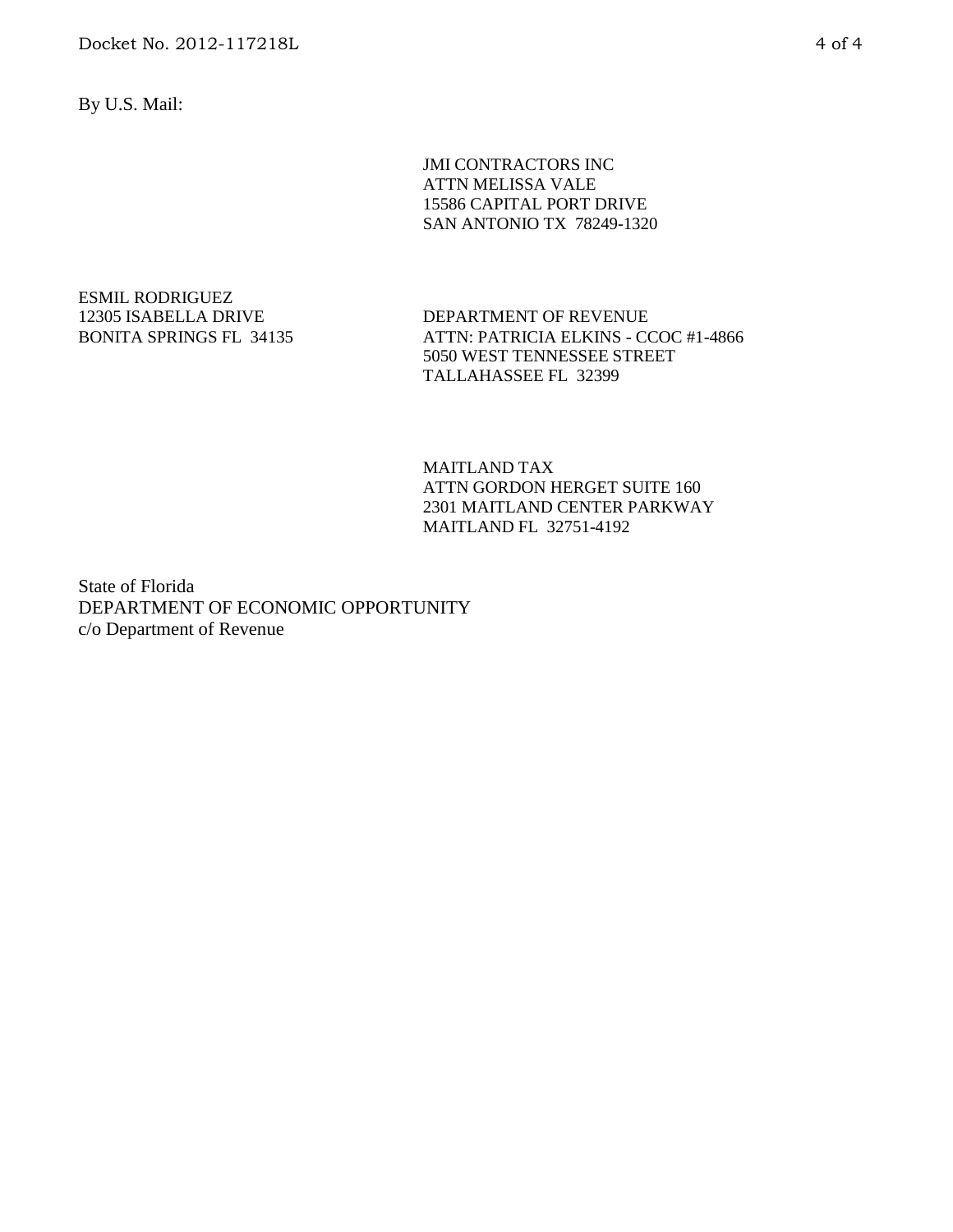## **DEPARTMENT OF ECONOMIC OPPORTUNITY Reemployment Assistance Appeals**

MSC 347 CALDWELL BUILDING 107 EAST MADISON STREET TALLAHASSEE FL 32399-4143

### **PETITIONER:**

Employer Account No. - 3083710 JMI CONTRACTORS INC ATTN MELISSA VALE 15586 CAPITAL PORT DRIVE SAN ANTONIO TX 78249-1320

> **PROTEST OF LIABILITY DOCKET NO. 2012-117218L**

**RESPONDENT:** State of Florida DEPARTMENT OF ECONOMIC **OPPORTUNITY** c/o Department of Revenue

# **RECOMMENDED ORDER OF SPECIAL DEPUTY**

TO: SECRETARY, Bureau Chief, Reemployment Assistance Services DEPARTMENT OF ECONOMIC OPPORTUNITY

This matter comes before the undersigned Special Deputy pursuant to the Petitioner's protest of the Respondent's determination dated October 11, 2012.

After due notice to the parties, a telephone hearing was held on January 29, 2013. The Petitioner, represented by the Director of Operations, appeared and testified. The Joined Party appeared and testified.

The record of the case, including the recording of the hearing and any exhibits submitted in evidence, is herewith transmitted. Proposed Findings of Fact and Conclusions of Law were not received.

## **Issue:**

Whether services performed for the Petitioner by the Joined Party and other individuals working as site superintendents constitute insured employment pursuant to Sections 443.036(19), 443.036(21); 443.1216, Florida Statutes, and if so, the effective date of the liability.

## **Findings of Fact:**

- 1. The Petitioner is a general contractor located in San Antonio, Texas.
- 2. In early 2011 the Petitioner had several projects in Florida and hired the Joined Party as a site superintendent to hire the work crews, to order supplies, and to supervise the projects.
- 3. The Petitioner agreed to pay the Joined Party a salary of \$56,000 per year.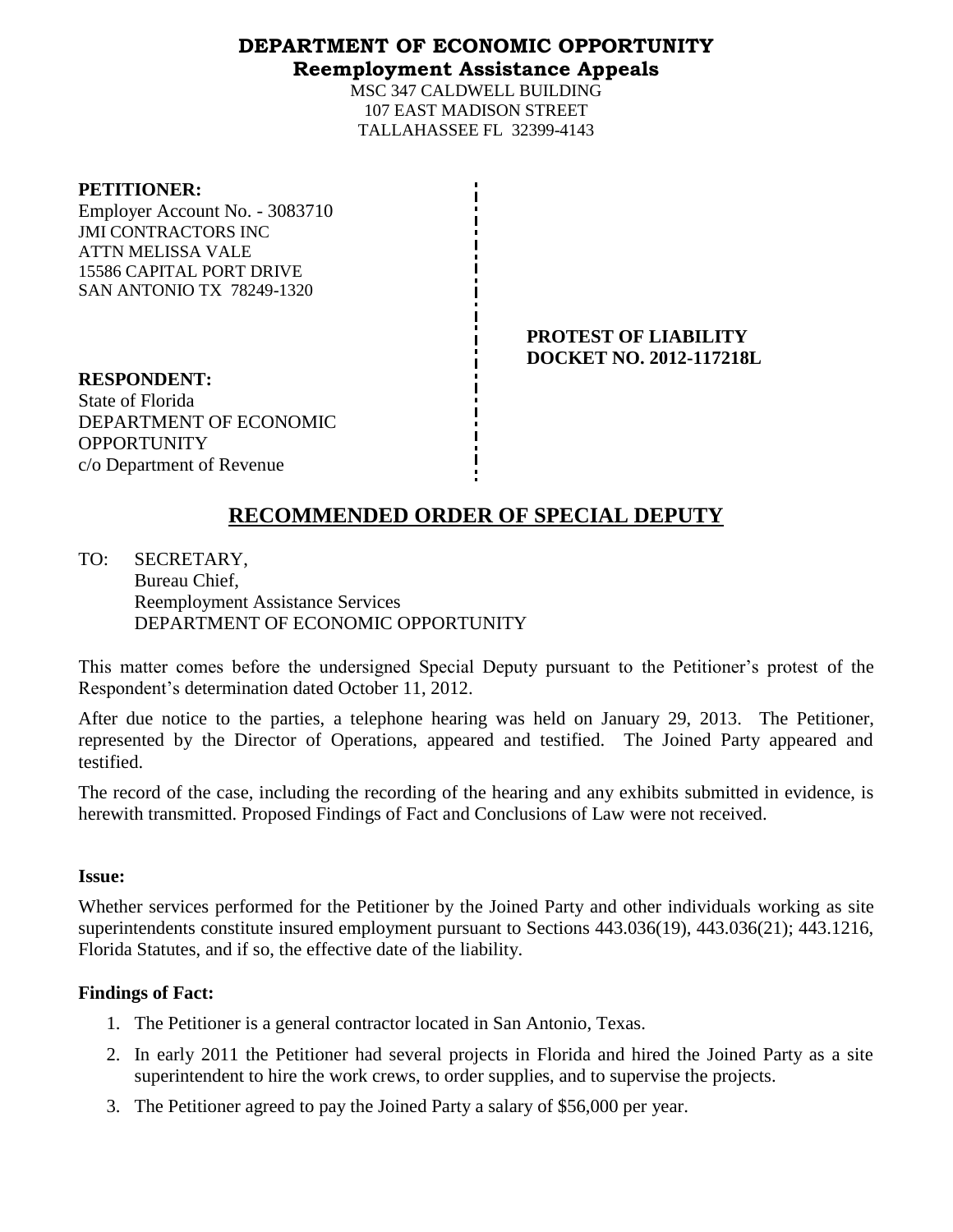- 4. There was no written agreement between the Petitioner and the Joined Party. There was no verbal agreement that the Joined Party would perform services as an independent contractor. The Joined Party did not have any investment in a business, did not have a contractor's license, business license or occupational license, did not advertise his services to the general public, and did not have business liability insurance. The Joined Party believed that he was an employee of the Petitioner.
- 5. The Petitioner paid the workers who were hired by the Joined Party. The Petitioner paid for the supplies that were ordered by the Joined Party. The Joined Party did not provide any tools or equipment with the exception of his truck. The Petitioner gave the Joined Party an allowance for use of his truck and paid for all travel expenses including fuel for the truck, hotel bills, and meals. The Joined Party did not have any unreimbursed expenses in connection with the work.
- 6. The Petitioner provided the Joined Party with uniform shirts bearing the Petitioner's name. The Petitioner also provided the Joined Party with business cards.
- 7. The Joined Party's regular hours of work were from 7 AM until 7 PM, however, he was considered to be on-call twenty-four hours per day, seven days per week. The Petitioner gave the Joined Party instructions about when to work, and how to do the work. The Petitioner provided on-thejob training for the Joined Party.
- 8. The Joined Party was required to keep in touch with the Petitioner by e-mail. He was required to submit a weekly report to the Petitioner and to report the progress of the jobs. The Petitioner was available to answer any questions that the Joined Party may have had.
- 9. The Joined Party did not believe that he had the right to perform services for a competitor. However, even if he had the right to perform services for others he would not have had the opportunity since he lived at the various job sites located in various cities and because he performed full time services for the Petitioner.
- 10. The Joined Party was required to personally perform the work. He was not allowed to hire and pay others to perform his duties for him.
- 11. The Petitioner paid the Joined Party on a weekly basis. The Joined Party received a paid vacation and paid holidays. No taxes were withheld from the pay and at the end of 2011 the Petitioner reported the Joined Party's earnings on Form 1099-MISC as nonemployee compensation.
- 12. Either party had the right to terminate the relationship at any time without incurring liability for breach of contract.
- 13. The Petitioner decided to begin paying the Joined Party as an employee effective January 1, 2012. There were no changes in the terms and conditions under which the Joined Party performed services for the Petitioner other than the Petitioner began withholding payroll taxes from the pay.
- 14. On May 22, 2012, the Petitioner terminated the Joined Party's employment.
- 15. The Joined Party filed a claim for unemployment compensation benefits, now known as reemployment assistance benefits, effective July 1, 2012. When the Joined Party received credit only for wages paid in the first quarter 2012, a *Request for Reconsideration of Monetary Determination* was filed and an investigation was assigned to the Department of Revenue to determine if the Joined Party performed services for the Petitioner as an employee or as an independent contractor.
- 16. On October 11, 2012, the Department of Revenue issued a determination holding that the Joined Party and other individuals performing services for the Petitioner as site superintendents are employees of the Petitioner retroactive to January 1, 2011. The Petitioner filed a timely protest by letter dated October 18, 2012.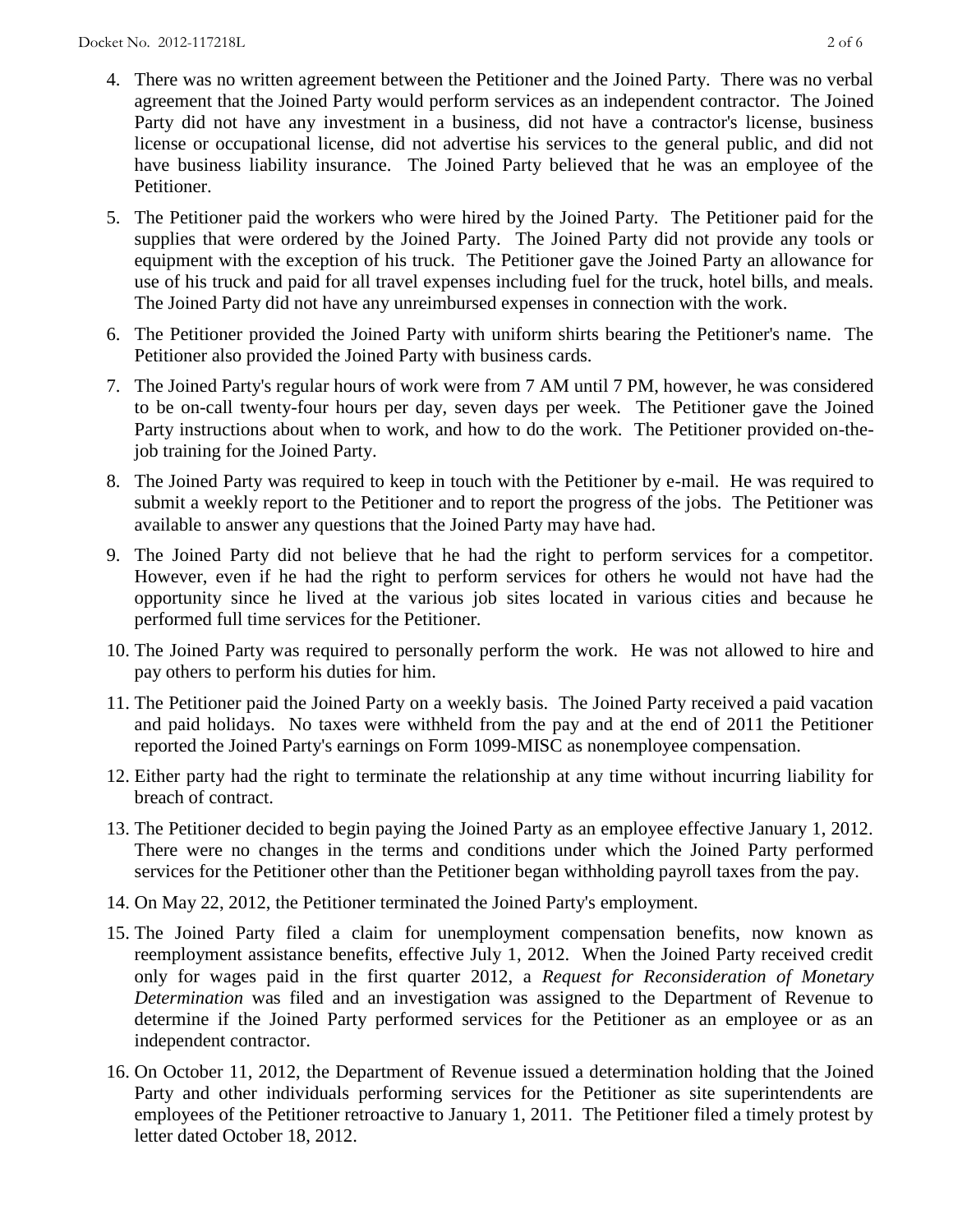## **Conclusions of Law:**

- 17. The issue in this case, whether services performed for the Petitioner by the Joined Party and other individuals as site superintendents constitute employment subject to the Florida Reemployment Assistance Program Law, is governed by Chapter 443, Florida Statutes. Section 443.1216(1)(a)2., Florida Statutes, provides that employment subject to the chapter includes service performed by individuals under the usual common law rules applicable in determining an employer-employee relationship.
- 18. The Supreme Court of the United States held that the term "usual common law rules" is to be used in a generic sense to mean the "standards developed by the courts through the years of adjudication." United States v. W.M. Webb, Inc., 397 U.S. 179 (1970).
- 19. The Supreme Court of Florida adopted and approved the tests in 1 Restatement of Law, Agency 2d Section 220 (1958), for use to determine if an employment relationship exists. See Cantor v. Cochran, 184 So.2d 173 (Fla. 1966); Miami Herald Publishing Co. v. Kendall, 88 So.2d 276 (Fla. 1956); Magarian v. Southern Fruit Distributors, 1 So.2d 858 (Fla. 1941); see also Kane Furniture Corp. v. R. Miranda, 506 So.2d 1061 (Fla. 2d DCA 1987). In Brayshaw v. Agency for Workforce Innovation, et al; 58 So.3d 301 (Fla. 1st DCA 2011) the court stated that the statute does not refer to other rules or factors for determining the employment relationship and, therefore, the Department is limited to applying only Florida common law in determining the nature of an employment relationship.
- 20. Restatement of Law is a publication, prepared under the auspices of the American Law Institute, which explains the meaning of the law with regard to various court rulings. The Restatement sets forth a nonexclusive list of factors that are to be considered when judging whether a relationship is an employment relationship or an independent contractor relationship.
- 21. 1 Restatement of Law, Agency 2d Section 220 (1958) provides:
	- (1) A servant is a person employed to perform services for another and who, in the performance of the services, is subject to the other's control or right of control.
	- (2) The following matters of fact, among others, are to be considered:
		- (a) the extent of control which, by the agreement, the business may exercise over the details of the work;
		- (b) whether or not the one employed is engaged in a distinct occupation or business;
		- (c) the kind of occupation, with reference to whether, in the locality, the work is usually done under the direction of the employer or by a specialist without supervision;
		- (d) the skill required in the particular occupation;
		- (e) whether the employer or the worker supplies the instrumentalities, tools, and the place of work for the person doing the work;
		- (f) the length of time for which the person is employed;
		- $(g)$  the method of payment, whether by the time or by the job;
		- (h) whether or not the work is a part of the regular business of the employer;
		- (i) whether or not the parties believe they are creating the relation of master and servant;
		- (j) whether the principal is or is not in business.
- 22. Comments in the Restatement explain that the word "servant" does not exclusively connote manual labor, and the word "employee" has largely replaced "servant" in statutes dealing with various aspects of the working relationship between two parties.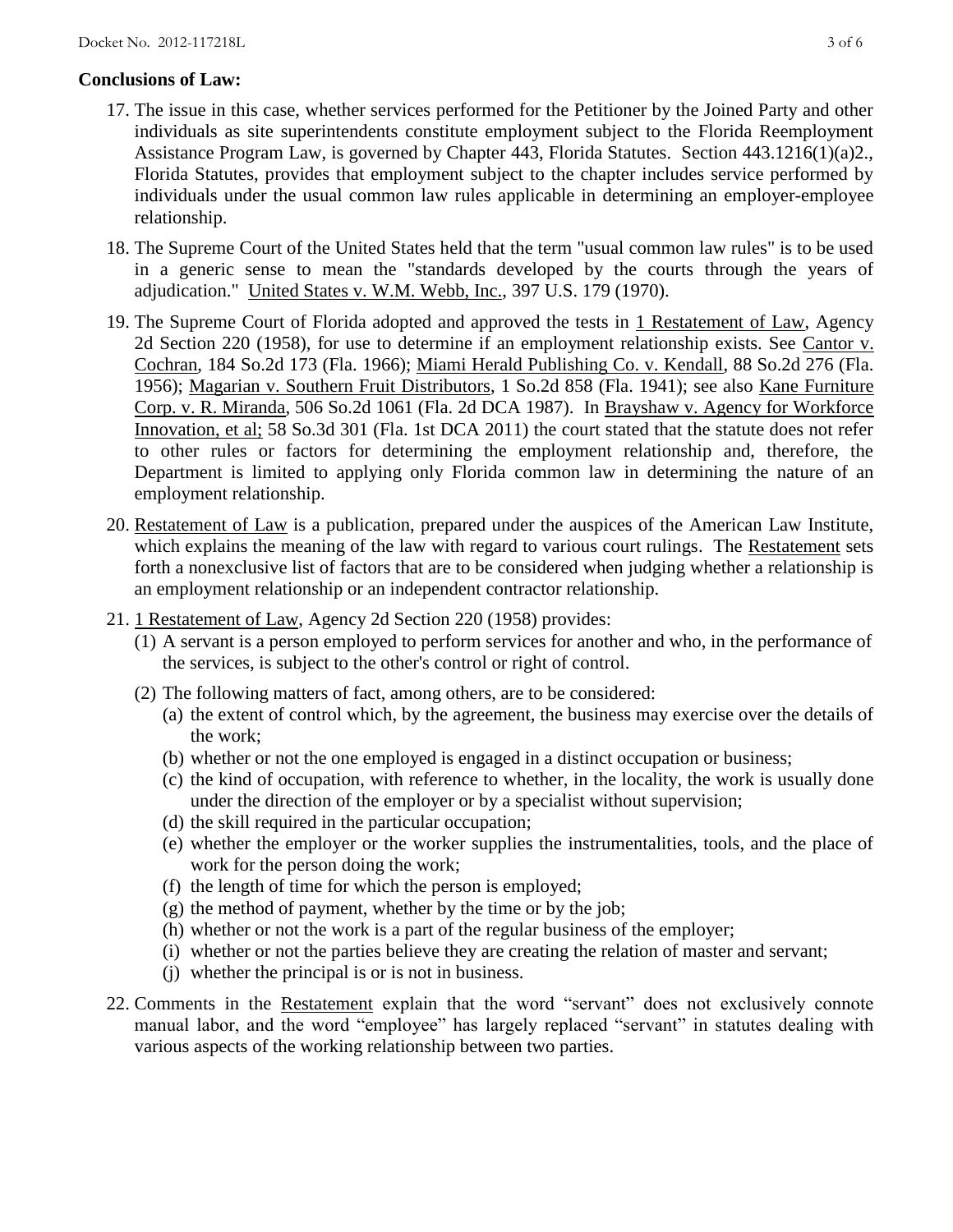- 23. In Department of Health and Rehabilitative Services v. Department of Labor & Employment Security, 472 So.2d 1284 (Fla.  $1<sup>st</sup>$  DCA 1985) the court confirmed that the factors listed in the Restatement are the proper factors to be considered in determining whether an employer-employee relationship exists. However, in citing La Grande v. B&L Services, Inc., 432 So.2d 1364, 1366 (Fla.  $1<sup>st</sup> DCA$  1983), the court acknowledged that the question of whether a person is properly classified an employee or an independent contractor often can not be answered by reference to "hard and fast" rules, but rather must be addressed on a case-by-case basis.
- 24. There was no written contract or agreement between the Petitioner and the Joined Party. No evidence was presented to show the existence of any verbal agreement that the Joined Party would perform services for the Petitioner as an independent contractor. In Keith v. News & Sun Sentinel Co., 667 So.2d 167 (Fla. 1995) the Court held that in determining the status of a working relationship, the agreement between the parties should be examined if there is one. In providing guidance on how to proceed absent an express agreement the Court stated "In the event that there is no express agreement and the intent of the parties can not be otherwise determined, courts must resort to a fact specific analysis under the Restatement based on the actual practice of the parties."
- 25. The Petitioner is a general contractor which operated several job sites in Florida. The Joined Party was engaged to supervise those jobs for the Petitioner. The work performed for the Petitioner by the Joined Party was not separate and distinct from the Petitioner's business but was an integral and necessary part of the Petitioner's business.
- 26. The Petitioner provided everything that was needed to perform the work. The Joined Party provided his own truck for transportation but the Petitioner paid the Joined Party an allowance for use of the truck and paid for the fuel. The Petitioner reimbursed the Joined Party for travel expenses including reimbursements for meals and lodging. The Joined Party did not have significant unreimbursed expenses in connection with the work and was not at risk of suffering a financial loss from performing services.
- 27. No evidence was adduced concerning the level of skill required to perform the work. The Petitioner provided on-the-job training, answered any questions the Joined Party had concerning the work, and told the Joined Party how to perform the work. Although the humblest labor can be independently contracted and the most highly trained artisan can be an employee, see Farmers and Merchants Bank v. Vocelle, 106 So.2d  $\frac{92}{2}$  (Fla. 1<sup>st</sup> DCA 1958), the greater the skill or special knowledge required to perform the work, the more likely the relationship will be found to be one of independent contractor. Florida Gulf Coast Symphony v. Florida Department of Labor & Employment Sec., 386 So.2d 259 (Fla. 2d DCA 1980)
- 28. The Petitioner paid the Joined Party an annual salary. Thus, the Joined Party was paid based on time worked rather than on production or by the job. The fact that the Petitioner chose not to withhold payroll taxes from the pay does not, standing alone, establish an independent contractor relationship. Section 443.1217(1), Florida Statutes, provides that the wages subject to the Reemployment Assistance Program Law include all remuneration for employment including commissions, bonuses, back pay awards, and the cash value of all remuneration in any medium other than cash.
- 29. The Petitioner provided the Joined Party with paid time off from work, including a paid vacation. In addition to the factors enumerated in the Restatement of Law, the provision of employee benefits has been recognized as a factor militating in favor of a conclusion that an employee relationship exists. Harper ex rel. Daley v. Toler, 884 So.2d 1124 (Fla. 2nd DCA 2004).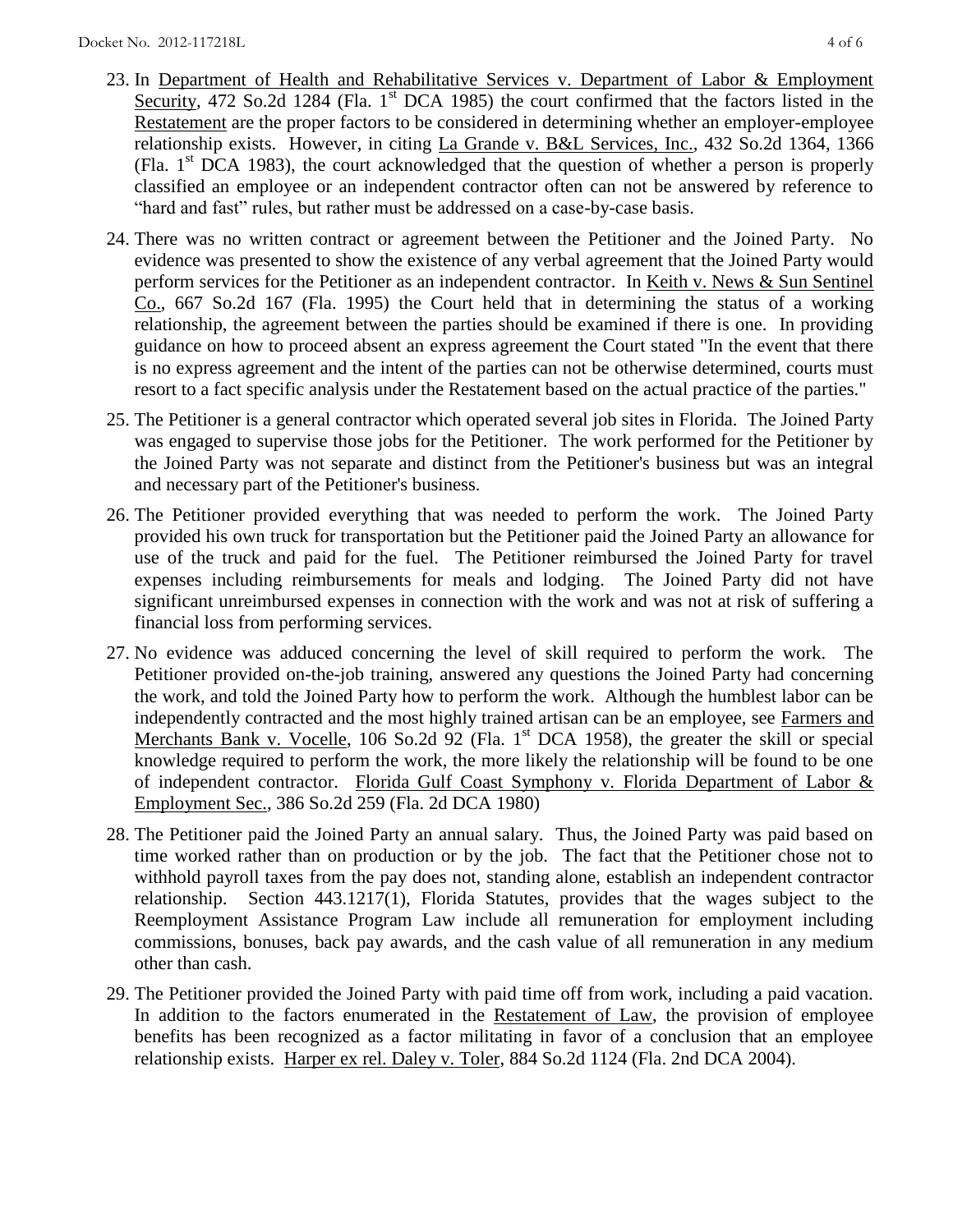- 30. The Joined Party performed services exclusively for the Petitioner for a period of over one year. Either party could terminate the relationship at any time without incurring liability for breach of contract. These facts reveal the existence of an at-will relationship of relative permanence. In Cantor v. Cochran, 184 So.2d 173 (Fla. 1966), the court in quoting 1 Larson, Workmens' Compensation Law, Section 44.35 stated: "The power to fire is the power to control. The absolute right to terminate the relationship without liability is not consistent with the concept of independent contractor, under which the contractor should have the legal right to complete the project contracted for and to treat any attempt to prevent completion as a breach of contract."
- 31. The evidence reveals that the Petitioner controlled who performed the work, what work was performed and how the work was performed. In Adams v. Department of Labor and Employment Security, 458 So.2d 1161 (Fla. 1st DCA 1984), the Court held that if the person serving is merely subject to the control of the person being served as to the results to be obtained, he is an independent contractor. If the person serving is subject to the control of the person being served as to the means to be used, he is not an independent contractor. It is the right of control, not actual control or interference with the work which is significant in distinguishing between an independent contractor and a servant. The Court also determined that the Department had authority to make a determination applicable not only to the worker whose unemployment benefit application initiated the investigation, but to all similarly situated workers.
- 32. It is concluded that the services performed for the Petitioner by the Joined Party and other individuals as site superintendents constitute insured employment.

**Recommendation:** It is recommended that the determination dated October 11, 2012, be AFFIRMED. Respectfully submitted on February 21, 2013.

> R. O. SMITH, Special Deputy Office of Appeals

A party aggrieved by the *Recommended Order* may file written exceptions to the Director at the address shown above within fifteen days of the mailing date of the *Recommended Order*. Any opposing party may file counter exceptions within ten days of the mailing of the original exceptions. A brief in opposition to counter exceptions may be filed within ten days of the mailing of the counter exceptions. Any party initiating such correspondence must send a copy of the correspondence to each party of record and indicate that copies were sent.

Una parte que se vea perjudicada por la *Orden Recomendada* puede registrar excepciones por escrito al Director Designado en la dirección que aparece arriba dentro de quince días a partir de la fecha del envío por correo de la *Orden Recomendada*. Cualquier contraparte puede registrar contra-excepciones dentro de los diez días a partir de la fecha de envió por correo de las excepciones originales. Un sumario en oposición a contra-excepciones puede ser registrado dentro de los diez días a partir de la fecha de envío por correo de las contra-excepciones. Cualquier parte que dé inicio a tal correspondencia debe enviarle una copia de tal correspondencia a cada parte contenida en el registro y señalar que copias fueron remitidas.

Yon pati ke *Lòd Rekòmande* a afekte ka prezante de eksklizyon alekri bay Direktè Adjwen an lan adrès ki parèt anlè a lan yon peryòd kenz jou apati de dat ke *Lòd Rekòmande* a te poste a. Nenpòt pati ki fè opozisyon ka prezante objeksyon a eksklizyon yo lan yon peryòd dis jou apati de lè ke objeksyon a eksklizyon orijinal yo te poste. Yon dosye ki prezante ann opozisyon a objeksyon a eksklizyon yo, ka prezante lan yon peryòd dis jou apati de dat ke objeksyon a eksklizyon yo te poste. Nenpòt pati ki angaje yon korespondans konsa dwe voye yon kopi kourye a bay chak pati ki enplike lan dosye a e endike ke yo te voye kopi yo.